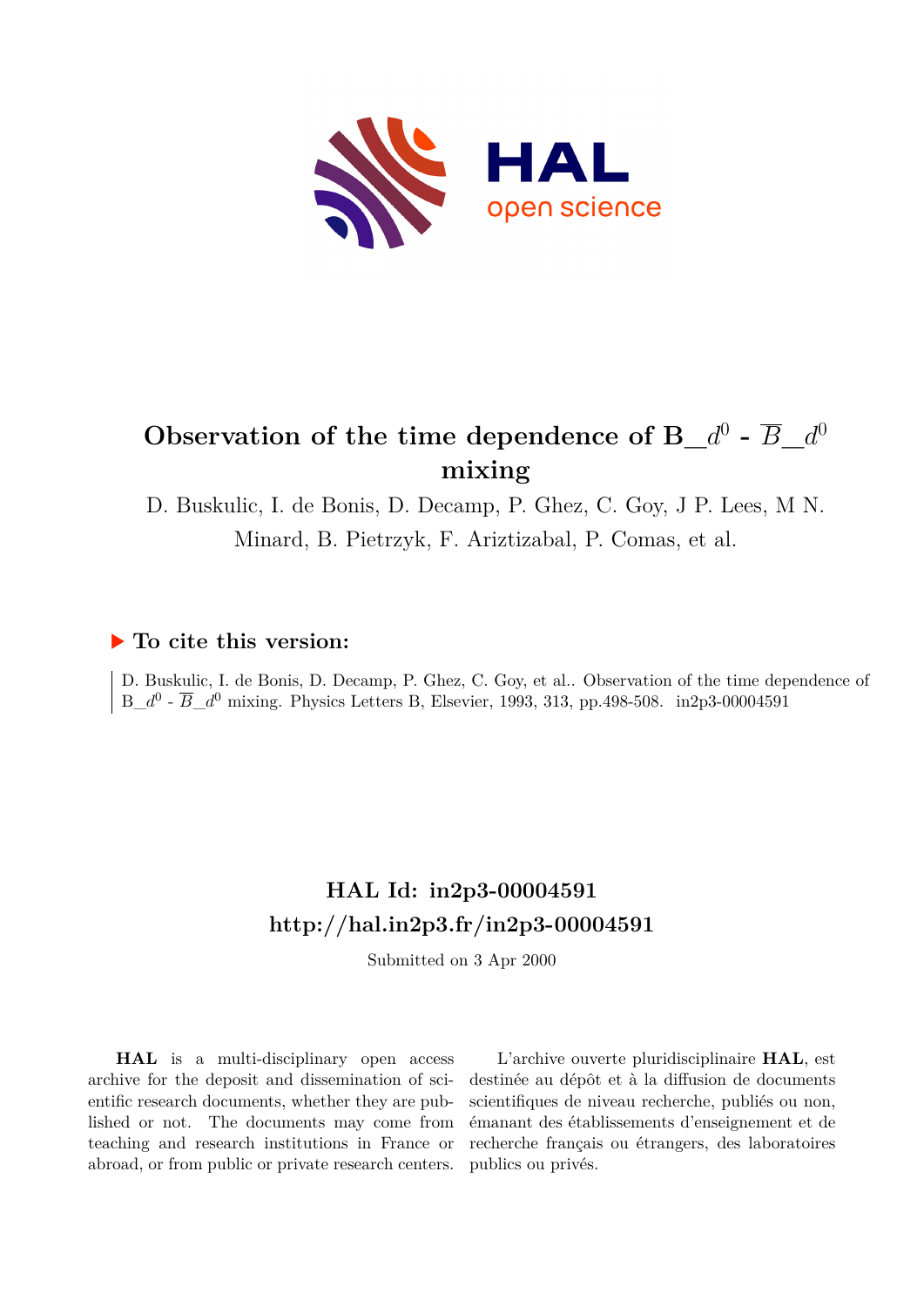CERN-PPE/93-99 21 June 1993

# Observation of the time dependence of  $B_d^0-B_d^0$ mixing

The ALEPH Collaboration

#### Abstract

The time dependence of  $D_{\tilde{d}} - D_{\tilde{d}}$  oscillations has been observed using events with a  $D^+$ , decaying into a  $D^*\pi^+$ , and a lepton in opposite hemispheres. The time dependence of the oscillations is derived from the displacement of the  $D^+$  vertex and the  $D^-$ -lepton charge correlation. From a in for the oscillation frequency the mass difference of the  $D_d$  states is measured:

 $\Delta m = [3.44 \, \frac{1}{-0.70} \, (stat) \, \frac{1}{-0.20} \, (sys) \, ] \, 10^{-4} \, eV/c^2$ .

To be submitted to Physics Letters B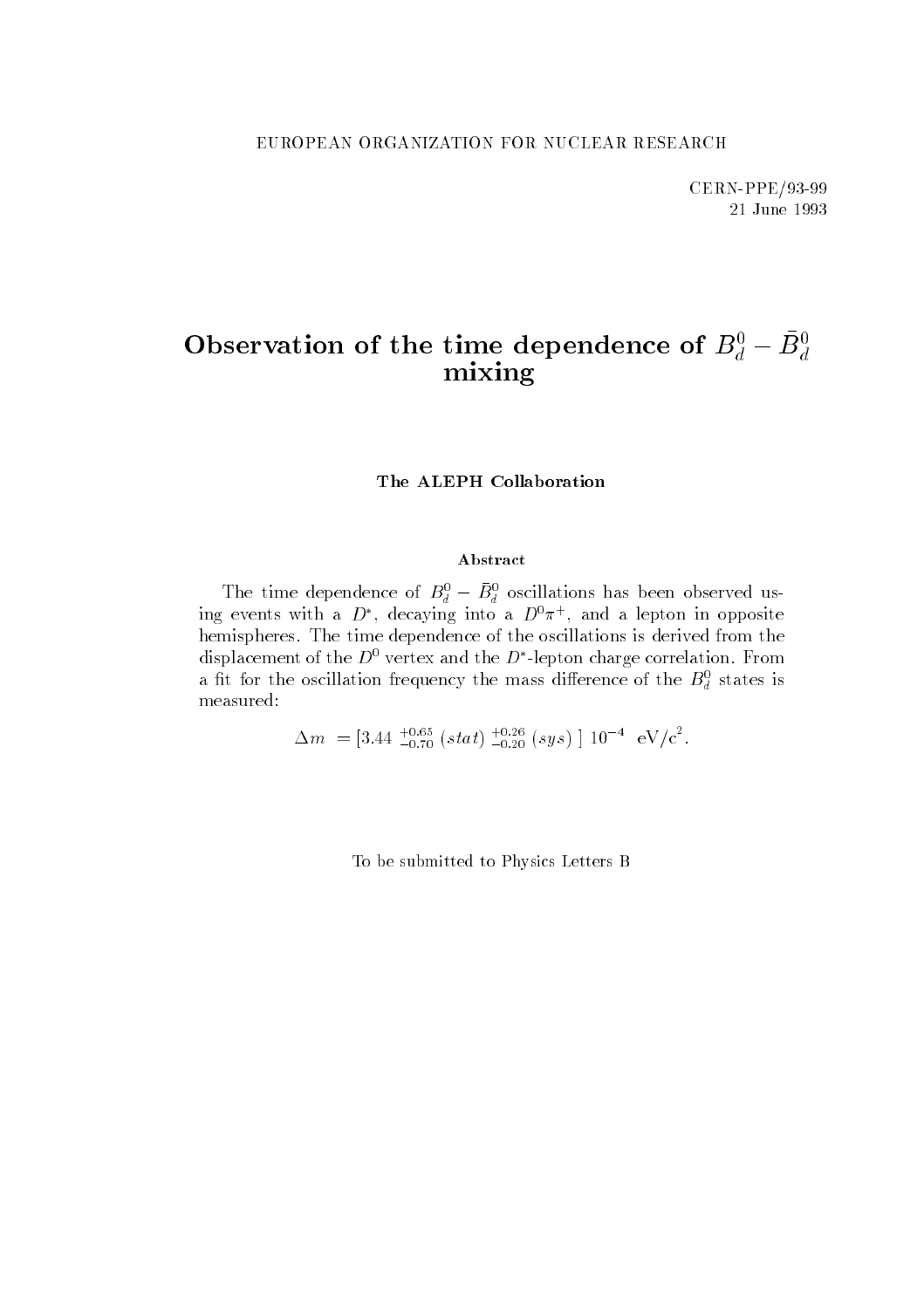#### 1 Introduction

Mixing in the  $B^+B^+$  system is formally described in the same way as the well known  $K^+K^$ system. For the present purpose the (small) effects of CP violation can be neglected, so that the states of well defined havour,  $B^+$  and  $B^+,$  in terms of the states with well defined mass and lifetime,  $B_1$  and  $B_2$ , are:

$$
B^0 = \frac{B_1 + B_2}{\sqrt{2}} \qquad \qquad \bar{B}^0 = \frac{B_1 - B_2}{\sqrt{2}}.
$$

In contrast to the kaon system, for the B meson the decay width difference is expected to be small [1]; in the following it is neglected. The probability that a meson created as a  $B^0$ meson will be a  $B^0$  meson at time t is then:

$$
P(t) = \frac{1}{2} exp(-\Gamma t/\hbar)[1 + cos(\Delta mt/\hbar)], \qquad (1)
$$

and the probability that it will be a  $\bar{B}^0$  at time t is:

$$
P(t) = \frac{1}{2} exp(-\Gamma t/\hbar)[1 - cos(\Delta mt/\hbar)], \qquad (2)
$$

where  $\Gamma$  is the decay width, and  $\Delta m$  is the difference of the two mass eigenstates. The total probability  $\chi$  that a  $B^-$  decays as a  $B^-$  is then:

$$
\chi = \frac{1}{2} \frac{(\frac{\Delta m}{\Gamma})^2}{1 + (\frac{\Delta m}{\Gamma})^2}
$$

The first evidence for  $B^0 - \bar{B}^0$  mixing was found by UA1 [2]. However, this measurement could not distinguish between  $B_{\tilde{d}}$  and  $B_{\tilde{s}}$ . This experiment measured an average mixing parameter  $\Lambda$  = following the mixing  $\Lambda$  , where  $\Lambda$  is the mixing parameters of the respective mesons of the respective mesons of the respective mesons of the respective mesons of the respective mesons of the respecti and  $f_i$  their relative abundance.  $B_d$  mixing was established by ARGUS [3] and confirmed by CLEO [4]. Other measurements of mixing followed later especially at LEP [5], with more precise results on  $\hat{\chi}$ . However, all these experiments could only measure the time integrated quantity  $\chi$ . The characteristic time dependence has not previously been observed. While measurements of  $B_s^s$  oscillations need high statistics and a very good resolution of the  $B_s^s$ decay time, the requirements to resolve  $B_{\tilde{d}}$  mixing, which should oscillate more slowly, are  $\sim$ easier to meet. Combining the results of ARGUS and CLEO the mixing parameter  $\chi_d$  is  $0.159 \pm 0.025$  which corresponds to  $\frac{2m}{10}$  =  $0.68 \pm 0.10$ . Hence, a complete oscillation period of the  $B_d^+$  takes about 9 lifetimes. The  $B_d^+$  has equal probability to decay as a  $B_d^+$  or  $B_d^+$  at about 2.2 lifetimes. At LEP energies this corresponds to a flight path of 6 mm.

### 2  $D^*$ -lepton correlations

In order to measure the oscillation frequency  $\Delta m$  one has to tag the state of the  $B_d^+$  at the time of production and at the time of decay. The state of the  $D_d^{\alpha}$  at production time can be tagged via a semileptonic decay of the B in the opposite jet. The state at decay time can be tagged by a  $D^{*\pm}$ :

$$
B^0_d\to D^{*-}\; X\;\;;\;\;\bar B^0_d\to\; D^{*+}\; X.
$$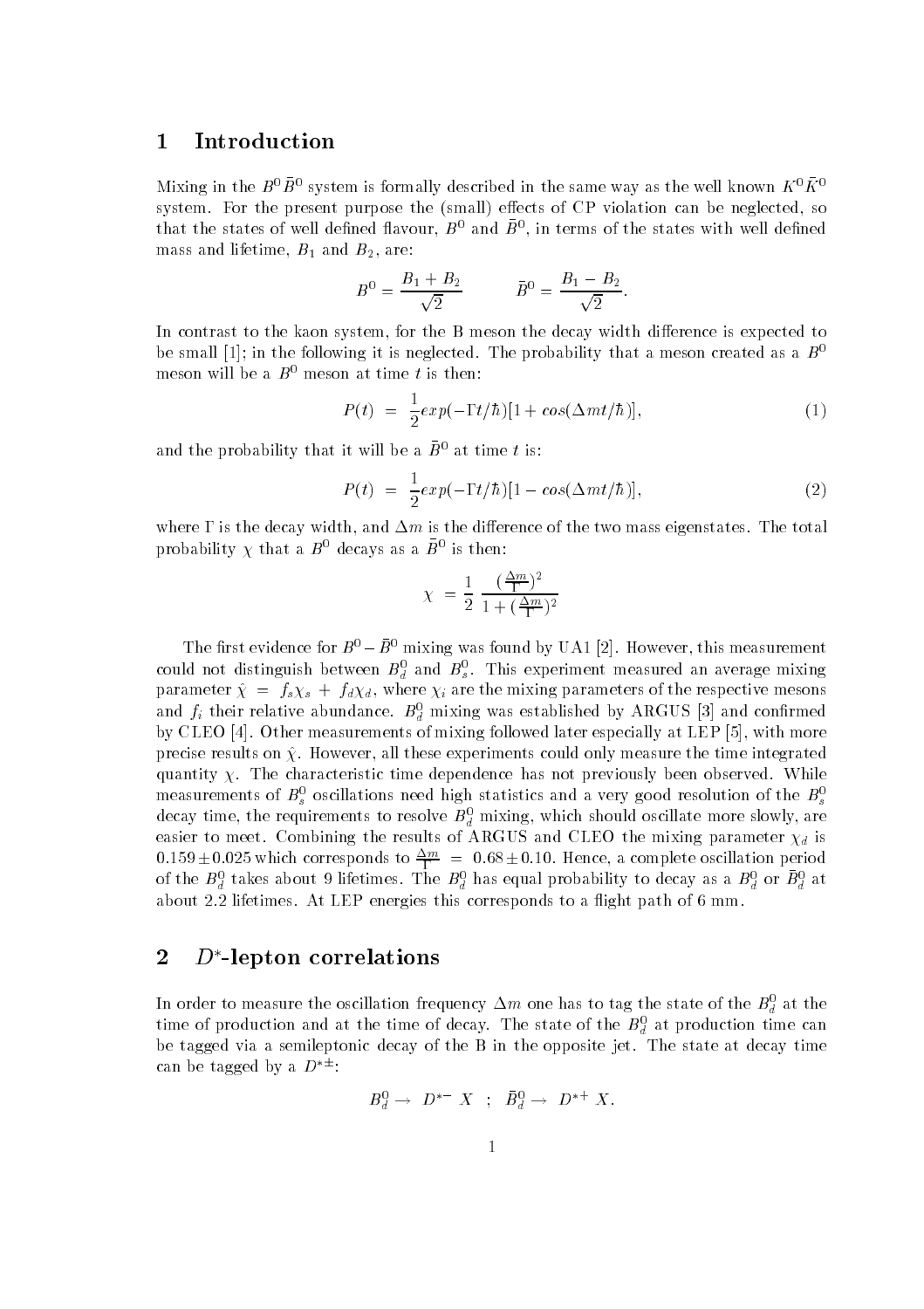A  $D$  is pair is called *tike sign* and tags an unmixed event. A  $D$  if pair is called unlike sign and tags a mixed event. The charge correlation function  $C_Q(t)$  is defined as:

$$
C_Q(t) \equiv \frac{N^{like}(t) - N^{unlike}(t)}{N^{like}(t) + N^{unlike}(t)} = \frac{N^{unmixed}(t) - N^{mixed}(t)}{N^{unmixed}(t) + N^{mixed}(t)} \tag{3}
$$

Of course this equation holds only in the case of perfect charge tagging and no background. This quantity would then oscillate between  $+1$  and  $-1$  with the angular frequency  $\Delta m$ . However, in practice this behaviour is modied:

The  $D_d$  momentum is not reconstructed and the proper decay time cannot be calculated  $\tilde{ }$ from the decay length. Hence the analysis is performed with the decay length instead, the oscillation frequency transforming into  $\Delta m/\hbar c\beta\gamma$  (where  $\beta\gamma$  is the Lorentz boost of the  $\bm{D}_d$  ).

The  $D^*$  vertex cannot be reconstructed with appropriate precision because the slow pion from the  $D \to D^*\pi^+$  is almost parallel with the  $D^*$ . Hence the analysis is performed with the sum of the  $B_d^+$  and  $D^+$  decay length as parameter. The effect of the additional  $D^+$ flight path has to be taken into account and the decay length distribution has also to be convoluted with the  $B_d^+$  and  $D^+$  momentum spectra.

In some fraction of the events the lepton or  $D^*$  does not tag the correct B-state. The lepton can come from a  $B\to D\to l$  cascade or from a  $B^0$  which has mixed. Some  $D^*$  can come from the virtual W in the B-decay. These mistags reduce the observable amplitude of the oscillations.

Furthermore various background sources contribute to the sample:  $D^{*}$ 's from  $B^{\pm}$  decays which give unmixed events and  $D^*$ 's from  $c\bar{c}$  initial states which give mixed sign correlations. The  $c\bar{c}$  background contributes only at short decay lengths.

Trivial background arises from misidentied hadrons, decay leptons and combinatorial background of the  $D$  . In these cases there should be no significant charge correlation between the 'lepton' and the ' $D^*$ ' sides. Some of these backgrounds can be efficiently reduced by cuts on the lepton transverse momentum  $(p_t)$  and the  $D^*$  momentum.

The effects discussed above are demonstrated in figure 1. The most important modification is due to the lepton mistag which reduces the amplitude. The charm and combinatorial backgrounds distort the distribution at short decay length. The characteristic turnover of the charge correlation is shifted due to the additional  $D^0$  decay length, but not greatly affected by any background.

#### 3 Experimental setup

 $\tilde{ }$ 

The ALEPH detector has been described elsewhere [6]. In 1991 ALEPH was equipped with a high resolution vertex detector (VDET). This consists of two layers of double sided silicon microstrip detectors at radii of 6.3 cm and 10.8 cm. The inner layer covers 85 % of the solid angle, the outer layer 69 %. The spatial resolution of the  $r - \phi$  and z coordinates is 12  $\mu$ m at normal incidence [7]. Charged particles, once outside VDET, cross the inner tracking chamber (ITC) and the time pro jection chamber (TPC). The ITC is a cylindrical drift chamber with eight axial wire layers at radii between 16 cm and 26 cm. The TPC provides up to 21 space points per track at radii between 40 cm and 171 cm and up to 330 measurements of the specific ionisation  $(dE/dx)$  of a track. Tracking is performed within a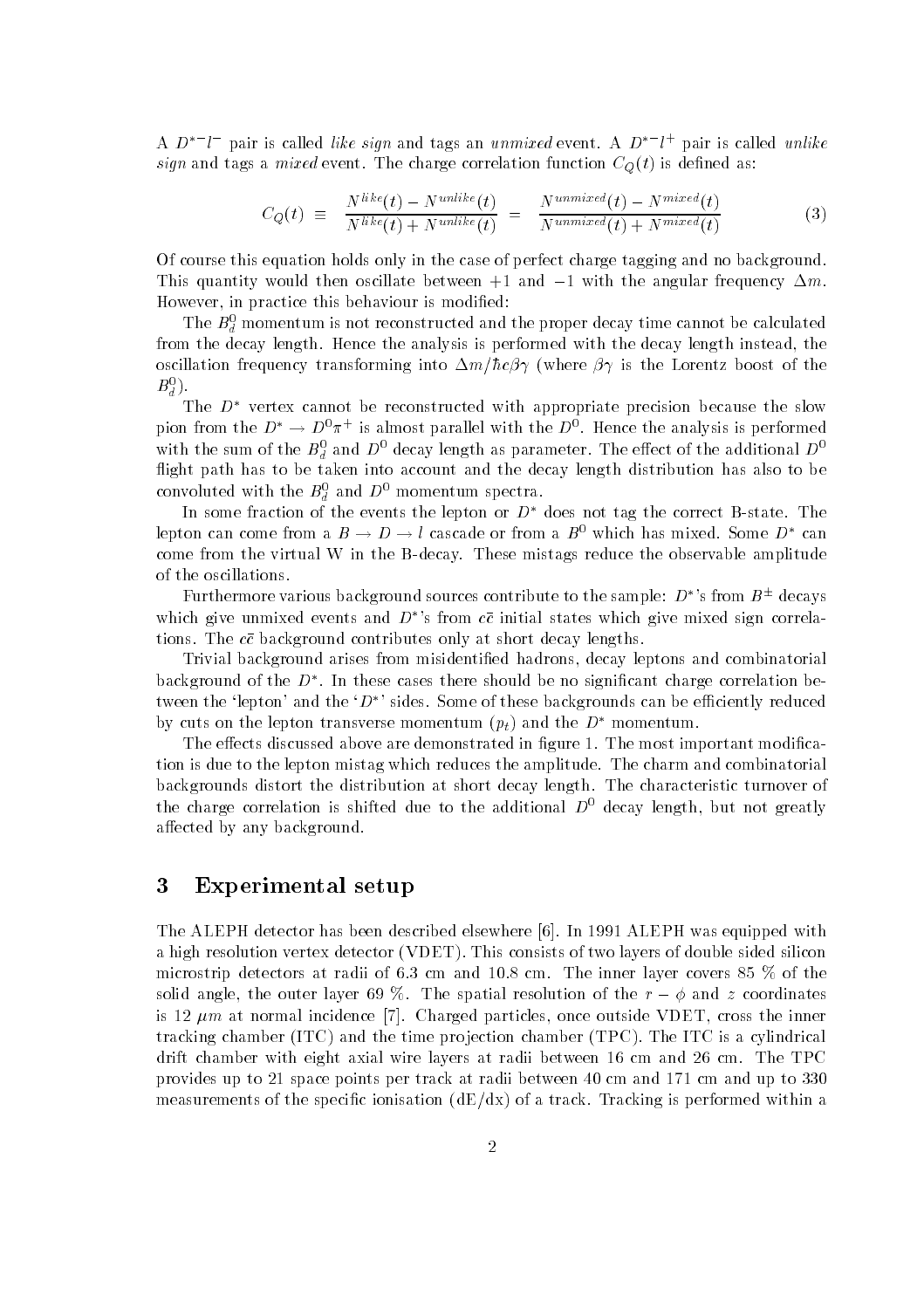

Figure 1: Charge correlation function plotted against decay length: a) for a pure  $B_d^+$  sample with perfect  $D_d$  vertex reconstruction and perfect charge tagging, fixed B-momentum; b) using the  $D^*$  vertex instead, convoluting with the vertex resolution and  $B_d^+$  momentum distribution; c) including lepton mistag, adding charm,  $B^{\pm}$  and combinatorial background. The dashed lines correspond to a hypothetical time independent mixing.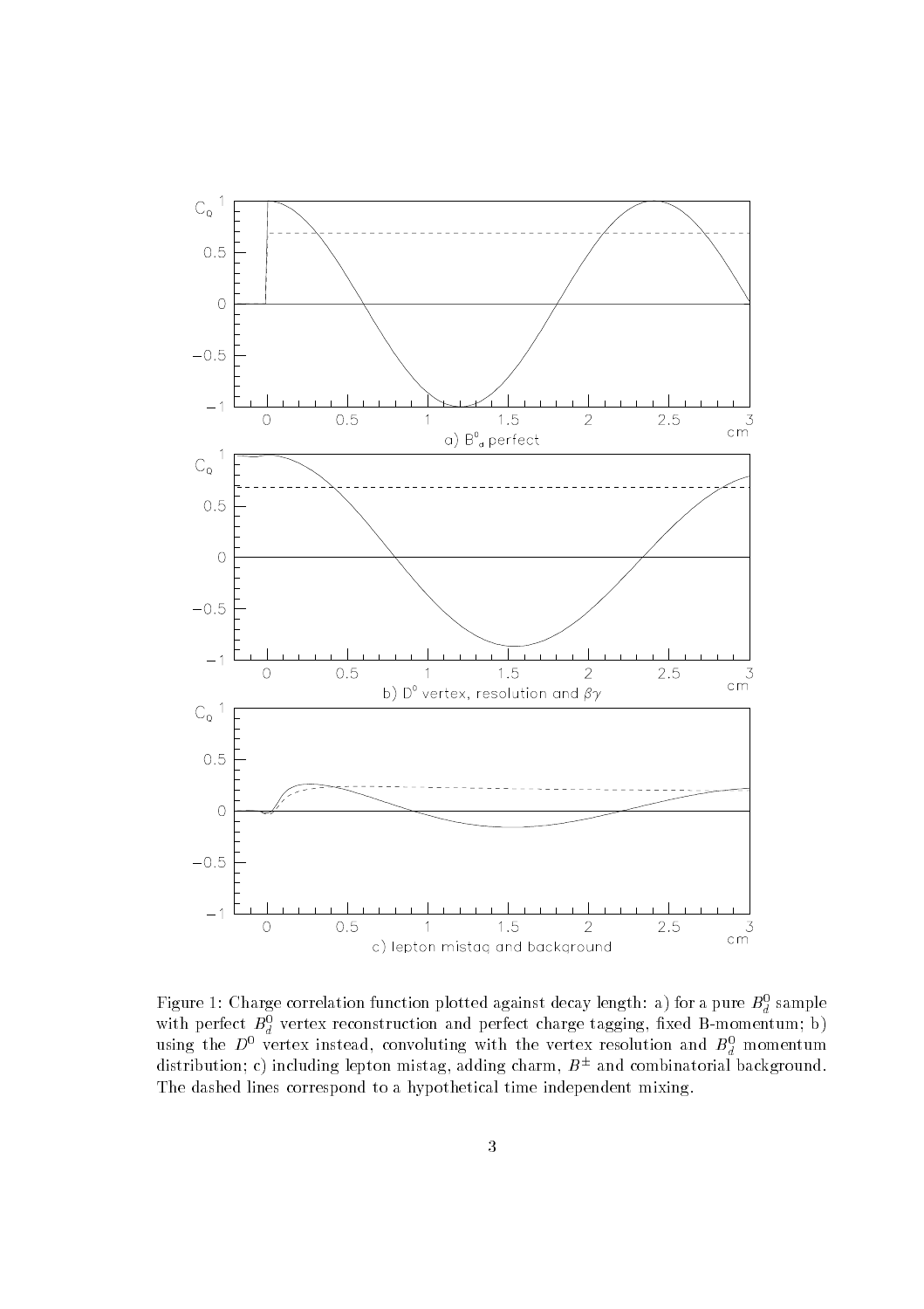1.5 T magnetic field. The electromagnetic calorimeter (ECAL) is used in this analysis for electron identification and  $\pi^+$  reconstruction. ECAL is a lead-proportional-tube calorimeter constructed in projective towers of  $0.8^0$  by  $0.8^0$  each. The hadron calorimeter (HCAL) with an average of 1.5 m of iron absorber and two layers of muon chambers provide  $\mu$ identication.

#### 4 Event selection

 $D^*$  events are identified in the decay  $D^{*+} \to D^0 \pi^+$  where a selection on the mass difference  $m(D_-) - m(D^+)$  allows a powerful rejection of combinatorial background. The  $D^+$  candidates are reconstructed in three decay channels:

$$
D^0 \rightarrow K^- \pi^+
$$
  
\n
$$
D^0 \rightarrow K^- \pi^+ \pi^0
$$
  
\n
$$
D^0 \rightarrow K^- \pi^+ \pi^- \pi^+ .
$$

The events are selected from about 900,000 events taken in the 1991 and 1992 run periods using the standard hadronic event selection described in [8]. Electrons are selected according to the shower shape in ECAL and  $dE/dx$  information in the TPC. The muons selection is based on penetration in HCAL [9]. Jets are reconstructed from charged tracks and neutral energy in the calorimeters [10] and the lepton pt is calculated with the lepton removed from the jet. Leptons with a momentum above 3 GeV/c and a transverse momentum above 0.75 GeV/c are selected for this analysis. In b events 77 % of the leptons come from a primary b decay, 14 % from a  $b \to c$  cascade, 2 % from  $b \to \tau,$  the remainder are misidentied hadrons.

Tracks for D reconstruction have to cross a virtual cylinder of 2 cm radius and 20 cm length centered at the nominal interaction point. Tracks are required to have at least four hits in the TPC and a  $\chi^2/DOF$  of the helix fit of less than 4. Tracks which come from an identified  $V^0$  or a  $\gamma$  conversion are rejected.

In the  $K\pi$  channel  $D^*$  candidates are accepted if the  $K\pi$  mass is between  $\pm$  20 MeV/c<sup>2</sup> of the  $D^+$  mass of 1.865 GeV/c<sup>2</sup> and if the  $D$  - $D^+$  mass difference is within 144 MeV/c<sup>2</sup> and 147 MeV/c<sup>-</sup>. The D momentum has to be above 7 GeV/c. In the two other channels the combinatorial background is much higher. Hence more severe selection requirements have to be applied. For the  $K\pi\pi\pi$  channel the dE/dx of the kaon and pions is required to be compatible with the respective hypothesis within two standard deviations. The  $D^0$  mass window is  $\pm$  15 MeV/c<sup>2</sup> and the D<sup>\*</sup> momentum cut is increased to 10 GeV/c.

The dE/dx compatibility is also required in the  $K\pi\pi^{0}$  channel. Neutral pions are reconstructed from  $\gamma$  candidates measured in ECAL with  $|m(\gamma\gamma)-m(\pi^*)|~<~$  50 MeV/c<sup>-</sup> and  $p(\pi^+) > 2.0$  GeV/c. The  $D^+$  mass window is 66 MeV/c<sup>-</sup> and the  $D$  -D<sup>-</sup> mass difference has to be within 145.4 and 148.6 MeV/c . The  $D$  -momentum must be above 11 GeV/c.  $\,$ 

Finally the  $D^*$  momentum is required to be less than 25 GeV/c in all samples. This removes a large fraction of  $c\bar{c}$  events. At least two tracks must have VDET hits, to allow precise vertexing. If there are multiple candidates in the same events only the combination with the  $D^0$  candidate closest to the nominal  $D^0$  mass is kept. In the rare case that several candidates share the same  $D^+$ , the selection is made based on the  $D^+D^+$  mass difference.

The number of signal events and the combinatorial background are obtained from a fit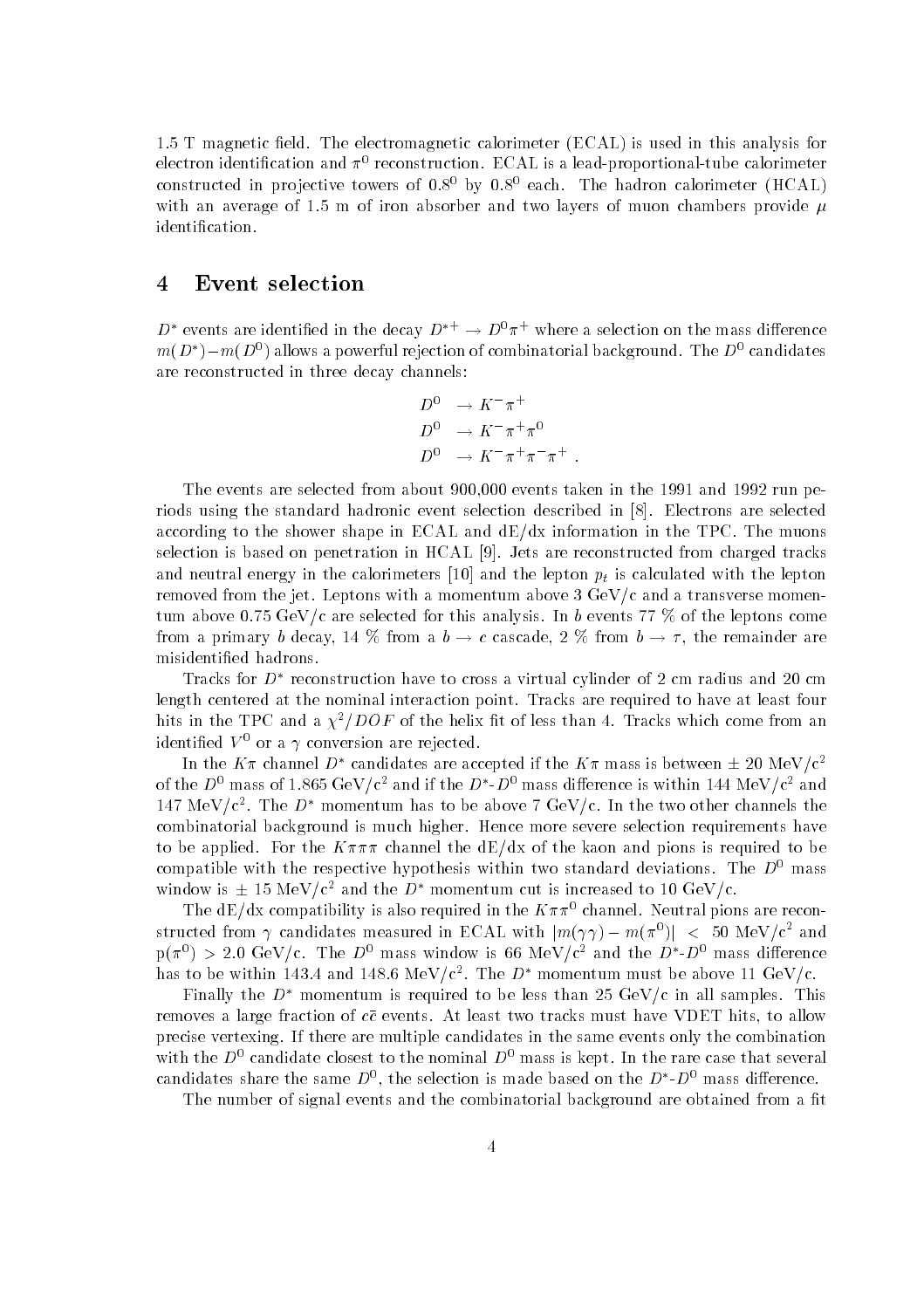to the  $m(D^-) - m(D^+)$  mass spectra shown in ligure 2. The signal is fitted with a gaussian, the background using a polynominal. The results are listed in table 1.

The vertex of the  $D^0$  candidate is reconstructed in three dimensions. The primary vertex is reconstructed using all charged tracks as well as the known position and size of the interaction region [11]. The 'most probable decay length' of the  $D^0$  as defined in [12] is then calculated.

|              | total  |                  | $1 > 0$ cm |                  |
|--------------|--------|------------------|------------|------------------|
| sample       | events | background       | events     | background       |
| $K\pi$       | 105    | $18.0 + 2.0$     | 101        | $15.5 + 1.9$     |
| $K\pi\pi^0$  | 367    | $222.0 \pm 20.0$ | 297        | $178.0 \pm 18.0$ |
| $K\pi\pi\pi$ | 191    | $102.0 \pm 10.0$ | 169        | $91.0 + 9.0$     |

Table 1: Signal and background from a fit to real data sidebands of the  $D \rightarrow D^+$  mass difference.

# 5 Experimental result and extraction of the oscillation frequency

The experimental result for the charge correlation function is shown in Figure 3. The data show the expected variation as function of the decay length. The oscillation frequency is obtained from a unbinned maximum likelihood fit to the decay length distributions of the like and unlike sign events. The itt functions of the  $B_d^+$  contribution are derived from the time distributions (1) and (2) adding the enect of the  $D^+$  decay. They are converted into decay length by convoluting them with the  $B^0$  and  $D^0$  momentum spectra taken from Monte Carlo simulations. Finally they are convoluted with the resolution function. This decay length resolution has been measured using data from track combinations in events which have been tagged as light quarks (*uds*) using an impact parameter method [11]. In  $u$ as events any vertex, after  $V$  - rejection, should coincide with the primary vertex and any deviation is a measure of the resolution. The typical resolutions are 230, 350, and 380  $\mu$ m for the  $\Lambda \pi$ ,  $\Lambda \pi \pi$ , and  $\Lambda \pi \pi \pi$  samples respectively.

The intrinuitions for the  $B^{\pm}$ ,  $B_s$ , and cc backgrounds are calculated following similar principles. The shape and charge correlation of the combinatorial background is obtained from the  $D_\parallel$  sidebands. The likelihood function for the unlike sign events can be written  $\parallel$ as:

$$
\frac{1}{n}\frac{dn}{dl}(l) = f_{B0}\left[ (1-A)\frac{1}{n}\frac{dn}{dl}(l,\Delta m)^{mixed} + A\frac{1}{n}\frac{dn}{dl}(l,\Delta m)^{unmixed} \right] \n+ bkg(f_{B\pm},f_{c\overline{c}},f_{bkg},f_{Bs},l)^{unlike}
$$

and for the like sign events:

$$
\frac{1}{n}\frac{dn}{dl}(l) = f_{B0}\left[ (1-A)\frac{1}{n}\frac{dn}{dl}(l,\Delta m)^{unmixed} + A\frac{1}{n}\frac{dn}{dl}(l,\Delta m)^{mixed} \right] \n+ bkg(f_{B\pm},f_{c\overline{c}},f_{bkg},f_{Bs},l)^{like}
$$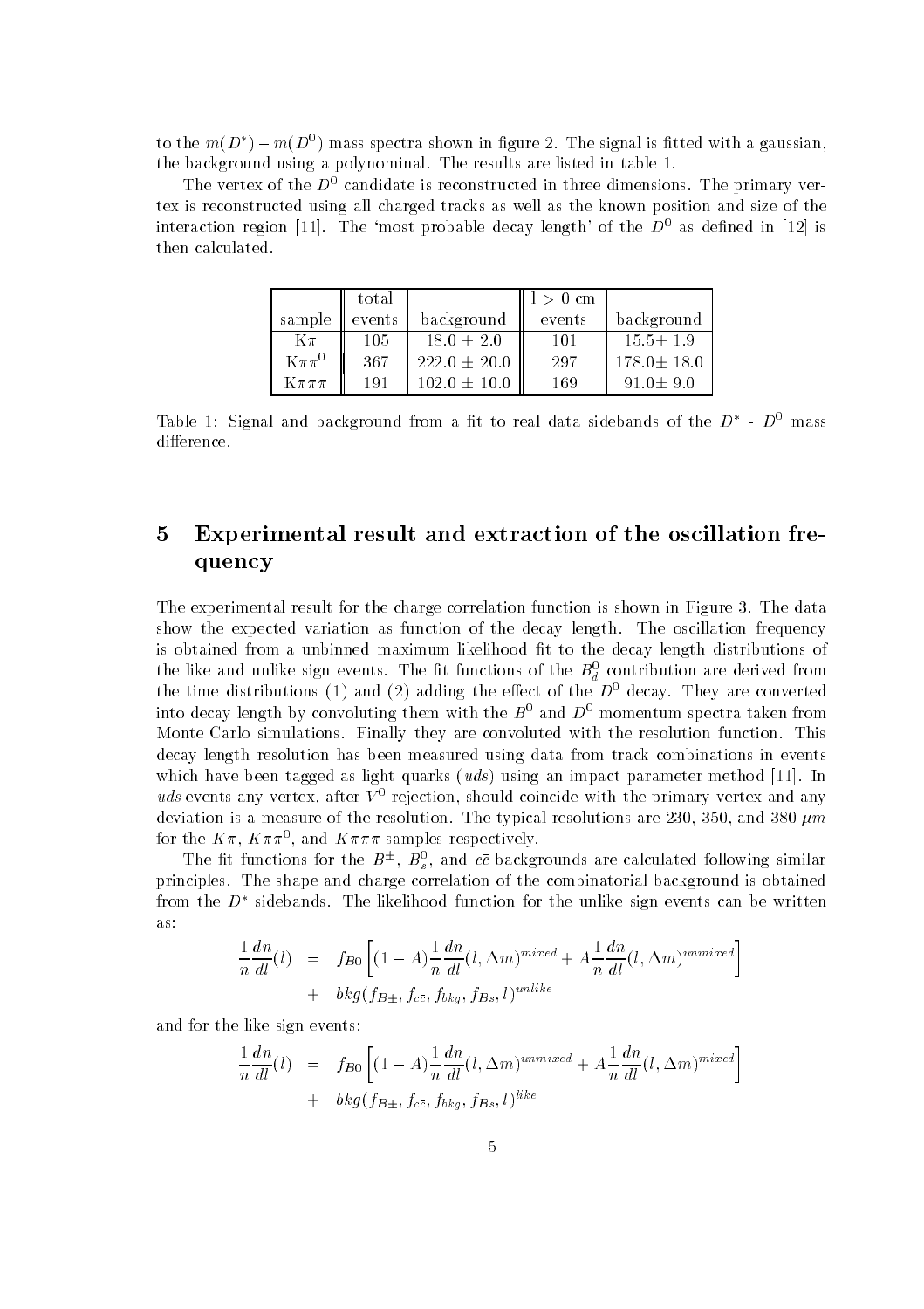

Figure 2: Mass difference  $m(D) = m(D^*)$  for the samples  $K\pi$ ,  $K\pi\pi\pi$  and  $K\pi\pi^*$  after lepton requirement. The solid line indicates the fit used for the determination of signal and background.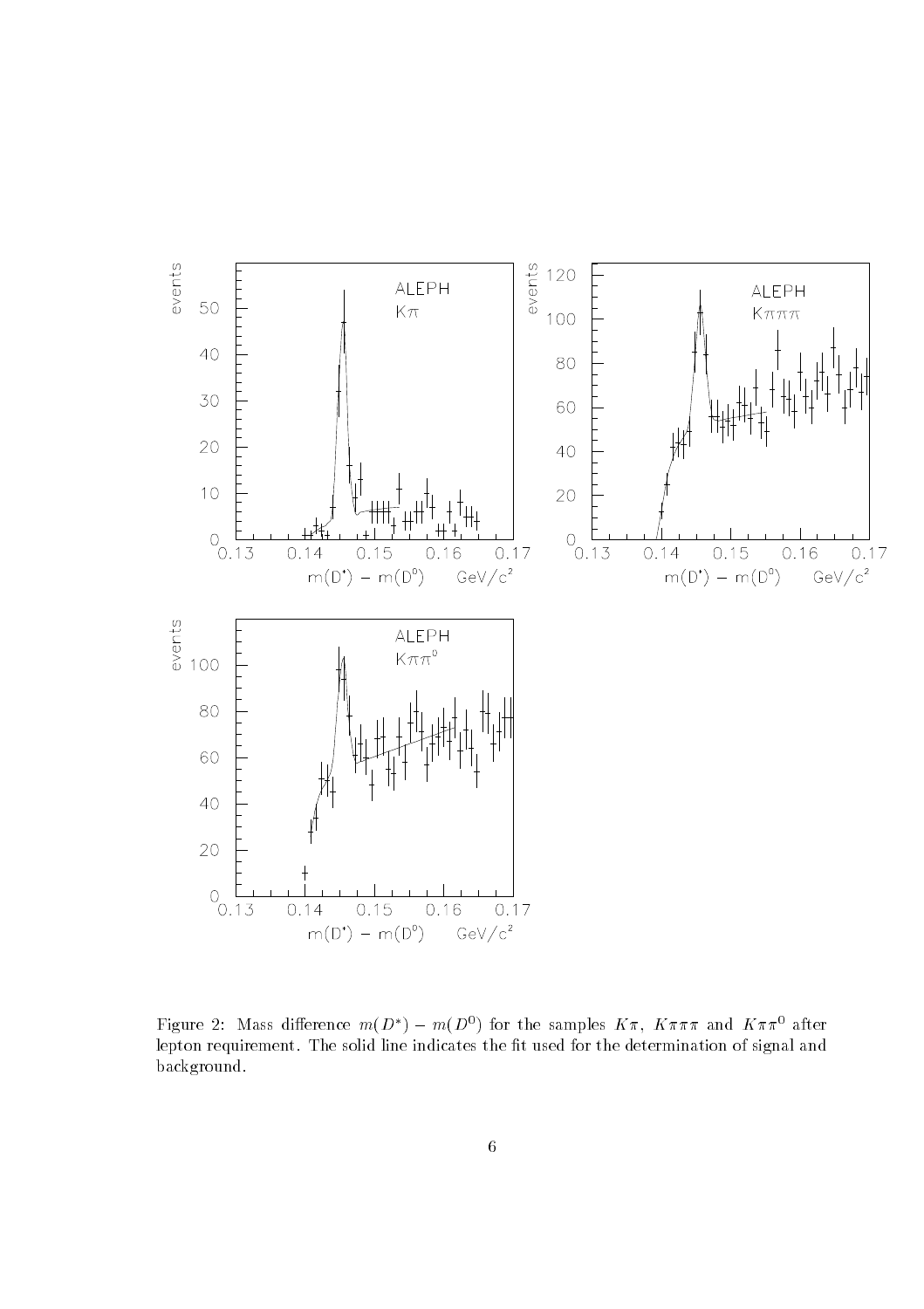$f_{B0}$  is the fraction of  $B_d^-$  events; the probability of a wrong sign association is given by A; 'bkg' denotes the contributions from  $B^{\pm}$ ,  $B_s^0$ ,  $c\bar{c}$ , and combinatorial backgrounds. The sfraction of events from  $B^+,$  (fB+), and  $cc$ , (f $_{c\bar{c}}$ ), are free parameters of the fit. The combinatorial background is constrained to its expected value within its error. Furthermore the sign mistag fraction A is allowed to vary freely. Only events with positive decay length are used in the fit. All three subsamples are fitted simultaneously. The result of the fit is:

$$
\Delta m = 0.52 \frac{+0.10}{-0.11} \hbar / \text{ps}
$$
\n
$$
A = 0.23 \pm 0.04
$$
\n
$$
f_{c\bar{c}} = 0.06 \pm 0.04
$$
\n
$$
f_{B+} = 0.00^{+0.22}_{-0.00}
$$

The correlation between  $\Delta m$  and the other parameters are small ( 0.26 for  $f_{B+}$  and < 0.06 for A and  $f_{c\bar{c}}$ ). The charge correlation function calculated from the fit is shown in figure 3. If the fit is repeated using a time independent model, the negative log likelihood increases by 5.2, corresponding to 3.2 standard deviations.

The results on  $B^+$  fraction, charm fraction, and mistag can be compared to expectations providing a consistency check of the fit:

- $\bullet$  In a simple spectator model one would expect that  $B_d^+ \to D^-$  A dominates over  $B^+ \to D^- \Lambda$ , hence most of the D come from  $B^+$ . This is indeed observed in semileptonic decays  $|12|$  where the fraction of  $D$  -from  $B^+$  has been measured to be  $f_{B+}$  = 0.16 $_{-0.16}^{+0.16}$  . This should be a reasonable assumption for the inclusive  $D^*$ sample. The fitted value of  $0.00^{+0.00}_{-0.00}$  is in agreement with these expectations and confirms that the  $B^+$  contribution is small.
- Using the Monte Carlo selection efficiencies a charm fraction of  $0.09\pm0.02$  is expected. The fit result of  $0.06 \pm 0.04$  is in good agreement with the expectations.
- The mistag probability of leptons from b-decays can be extracted from Monte Carlo:  $A = 0.25 \pm 0.01$  . An additional contribution can arise due to  $D$  -from the virtual W, like  $D^+ \to D^+ K^+ D^-$  or  $D_d^+ \to D^+ D^-$ . These decays are either phase space or Cabibbo suppressed. They could add about  $0.03 \pm 0.03$  to A. A agrees very well with the expected value from lepton mistag alone and does not leave much room for a large contribution of  $D$  from the  $W$ .

### 6 Systematic errors

The following systematic errors have been studied:

 $\bullet$   $D^+$  charge correlation: Although the fraction of wrong sign  $D^-$  from the virtual W is small for the  $B^*$ , its relative magnitude may be more important in the case of  $B^+$ . Hence the mistag fraction of  $B^+$ , nominally 0.38, is varied in the range of 0.25 to 0.50 resulting in an error of  $\pm$  0.02  $\hbar$ /ps on  $\Delta m$ .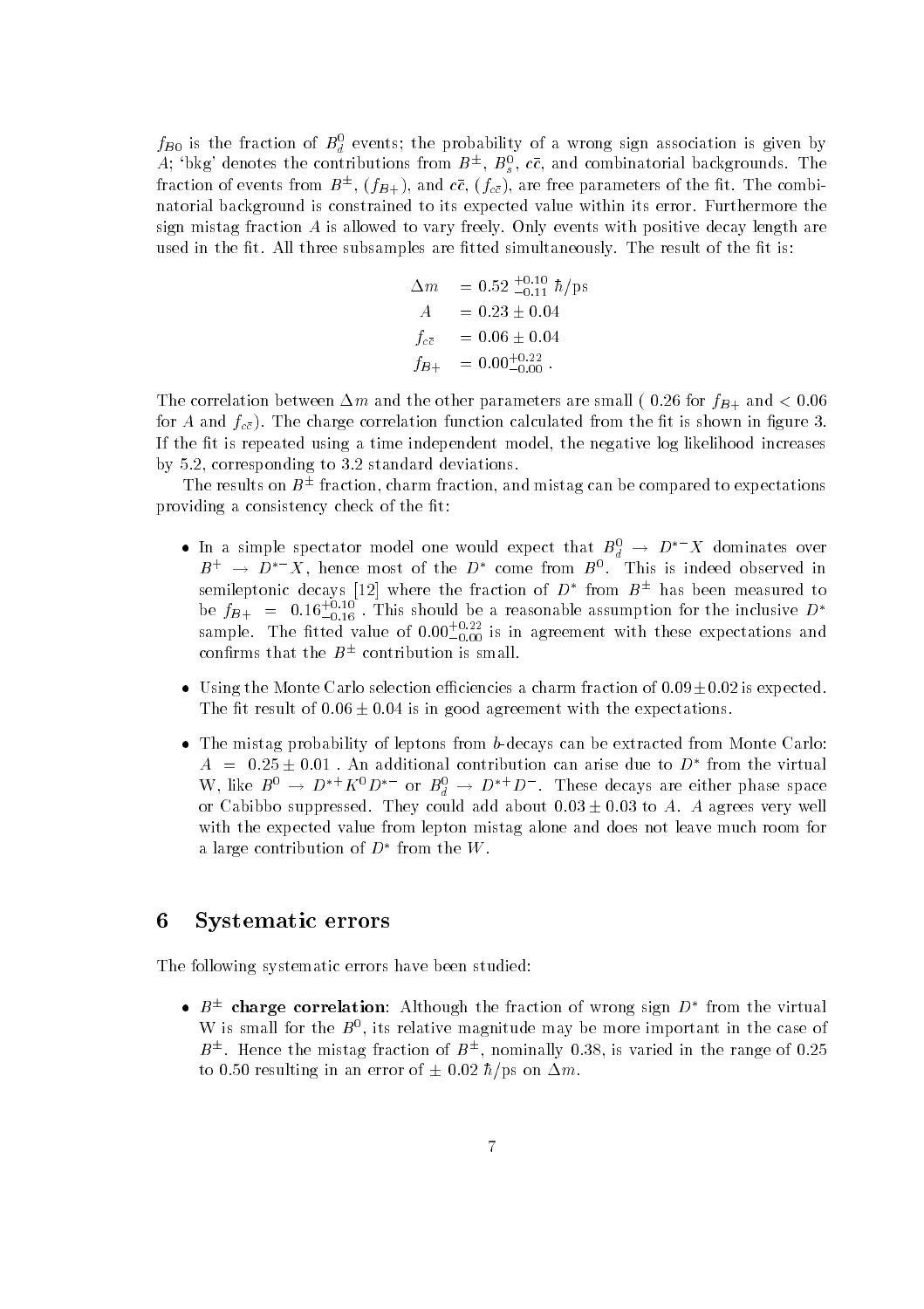

Figure 3: Experimental result of the charge correlation function function function  $\mathbb{F}_{\mathsf{W}}$ allowing for a time dependent oscillation is indicated as solid line. The time indicated as solid line. alternative is shown as dashed line.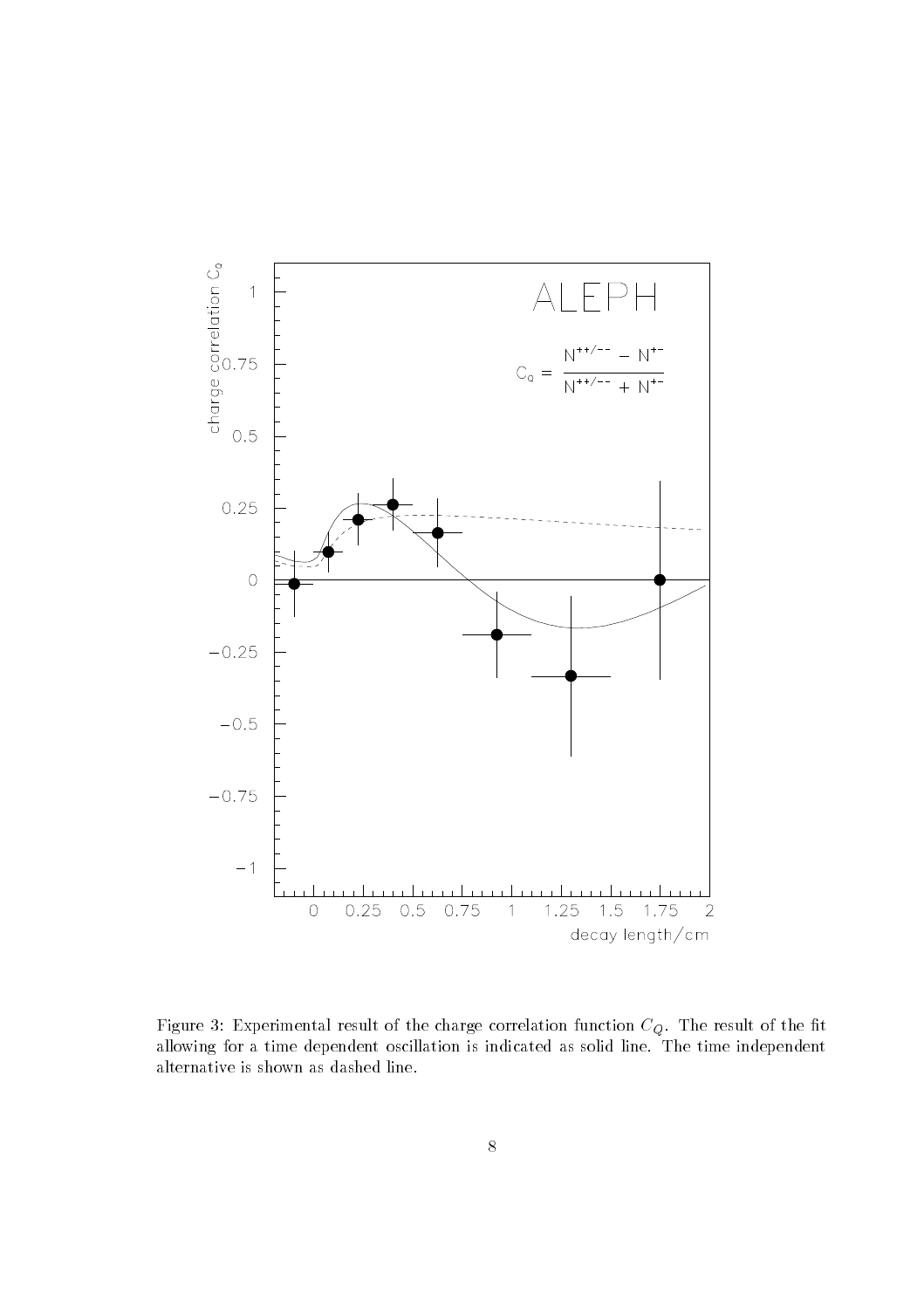• Lifetimes: As the fit measures the oscillation frequency  $\Delta m$ , the uncertainty of the  $\bm{B}_d^{\tau}$  metime gives only a small error. Combining exclusive filetime measurements by  $\tilde{ }$ ALEPH [12] and DELPHI [13] and OPAL [14] one obtains:

 $\tau_{B_s^0}$  = 1.44  $\pm$  0.15 ps;  $\tau_{B^{\pm}}$  = 1.42  $\pm$  0.17 ps,

which are used for estimating the systematic error. Changing the  $B^+$  hietime by its error changes the result on  $\Delta m$  by  $_{-0.01}^{+0.01}$  h/ps, whilst  $_{\rm T}^{\rm C}$  varies by  $_{-0.05}^{+0.05}$ . The errors due to the  $B^{\pm}$  and  $D^{\circ}$  illetimes are usted in table 2.

- $\bullet$  ragmentation functions: The  $\theta$  fragmentation function affects the  $B_d^+$  momentum spectrum, which enters directly in the measured value of  $\alpha$  . Using  $\alpha$  in the measured value of  $\alpha$ : from reference [15] results in an error on  $\Delta m$  of  $\pm$  0.01  $\hbar$ /ps.
- $\bullet$  D<sup>0</sup> momentum spectrum: The shape of the momentum spectrum of D<sup>0</sup> was compared between data and Monte Carlo. The difference in the average momentum is less than 5 %. Attributing this difference to uncertainties in the  $B^0$  decay kinematics leads to an error of  $\pm$  0.01  $\hbar$ /ps on  $\Delta m$ .
- Resolution function: Various parameterizations of the resolution function have been used to estimate the systematics, giving  $\pm 0.01 \hbar/\text{ps}$ .
- Background subtraction: The systematic error due to the combinatorial background is dominated by the uncertainty of its charge correlation. This introduces an error of  $\perp_{0.003}^{\infty} h/\,\mathrm{ps}$  on  $\Delta m$ .
- $B_s^*$  contribution: The amount of D Trom  $B_s^*$  is expected to be about 5 % of the D s from  $B_{\tilde{d}}$  and is taken into account in the fit. Because of the small contribution the fit is not sensitive to the actual value of  $\Delta m$  for  $B_s$  . The error from this background is negligible.

The systematic errors are summarized in table 2. The total systematic error on  $\Delta m$  is :

$$
\sigma(\Delta m)_{sys} = {}^{+0.04}_{-0.03} \hbar / \mathrm{ps}.
$$

## 7 Conclusions

Using D -lepton correlations the characteristic time dependence of  $D_d^T D_d^T$  oscillations has  $\sim$ been observed. A model without time dependence of the transition probability is disfavoured by 3.2 standard deviations. The measured mass difference  $\Delta m$  is:

$$
\Delta m = 0.52^{+0.10}_{-0.11} (stat) ^{+0.04}_{-0.03} (sys) \hbar / \text{ps},
$$

or, converting into eV/c2 :

$$
\Delta m = [3.44^{+0.65}_{-0.70} (stat)^{+0.26}_{-0.20} (sys) ] 10^{-4} \text{eV}/c^2.
$$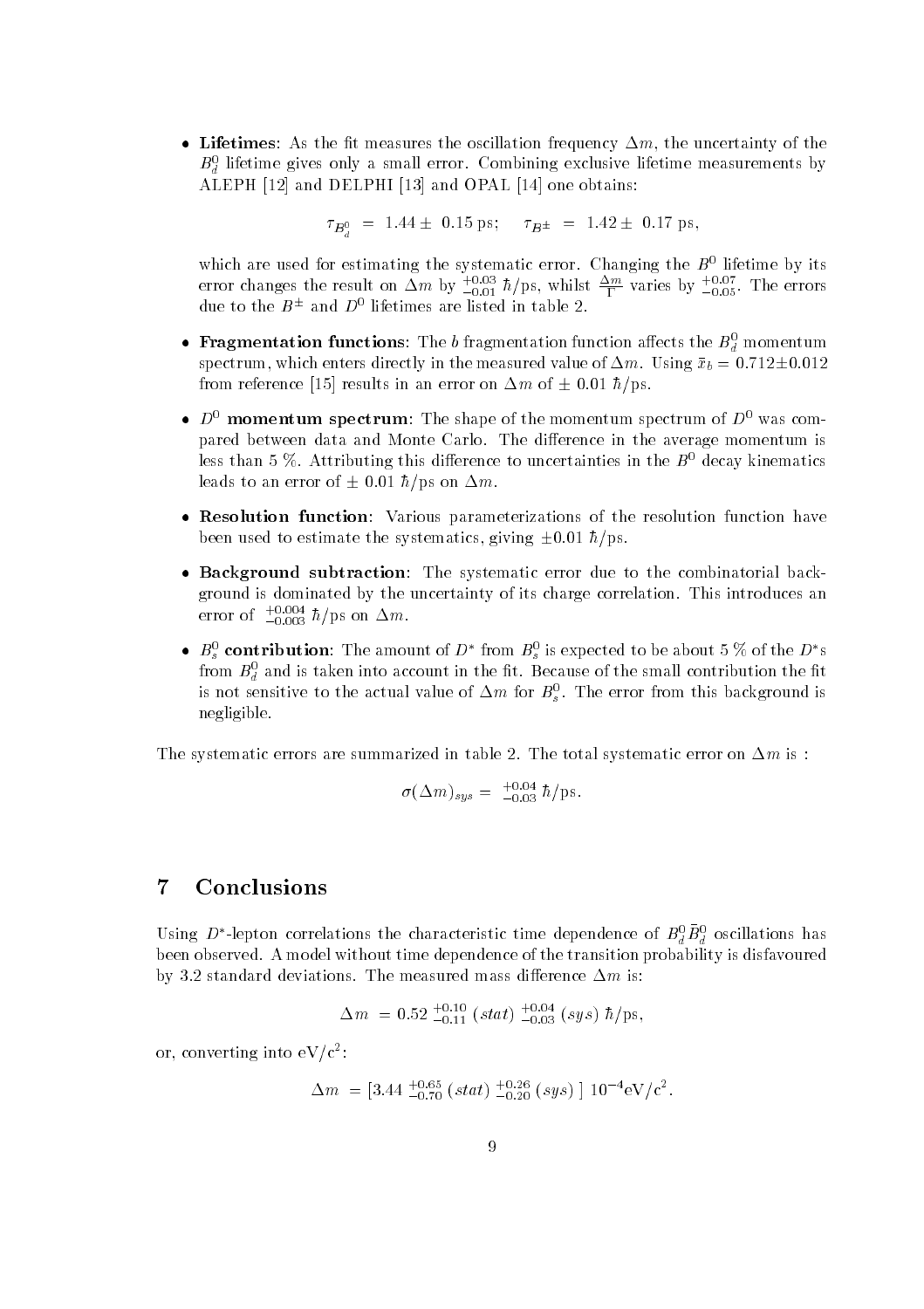| quantity                     | input and error              | resulting systematic error                                                                      |
|------------------------------|------------------------------|-------------------------------------------------------------------------------------------------|
| $B^{\pm}$ charge correlation | $0.38 \pm 0.13$              | $\pm$ 0.02 $\hbar$ /ps                                                                          |
| $B_d^0$ lifetime             | $1.44 \pm 0.15$ ps           |                                                                                                 |
| $B^{\pm}$ lifetime           | $1.42 \pm 0.17$ ps           | $\begin{array}{c} +0.03 \\[-4pt] -0.01 \\ +0.00 \\[-4pt] -0.01 \end{array} \hbar / \mathrm{ps}$ |
| $D^0$ lifetime               | $0.42 \pm 0.008$ ps          | $\pm$ 0.004 $\hbar$ /ps                                                                         |
| b fragmentation $x_b$        | $0.712 \pm 0.012$            | $\pm$ 0.01 $\hbar$ /ps                                                                          |
| $D^0$ momentum               | 13.4 $\pm 0.7 \text{ GeV/c}$ | $\pm$ 0.01 $\hbar$ /ps                                                                          |
| resolution                   |                              | $\pm$ 0.01 $\hbar$ /ps                                                                          |
| backg. charge correlation    |                              | $^{+0.004}_{-0.003}$ $\hbar/\mathrm{ps}$                                                        |
| total                        |                              | $^{+0.04}_{-0.03}$ $\hbar$ /ps                                                                  |

Table 2: Systematic errors on  $\Delta m$ .

This is a direct measurement of the mass difference. Using  $\tau_{B_d^0}$  = 1.44  $\pm$  0.15 ps, this corresponds to a value of  $\frac{m}{\Gamma}$  of:

$$
\frac{\Delta m}{\Gamma} \,\,=\,\, 0.75\,\, {}^{+0.15}_{-0.14}\,\, (stat)\,\, {}^{+0.08}_{-0.05}\,\, (sys).
$$

The extra error que to the  $B_d^-$  illetime is included in the systematic error. This can be compared with the values extracted from the  $\chi_d$  measurements of ARGUS: [3]:  $\frac{m}{\Gamma}$  = 0.72  $\pm$  0.15, and CLEO [4]:  $\frac{2m}{\Gamma}$  = 0.65  $\pm$  0.10.

#### 8 Acknowledgements

We would like to thank our colleagues of the accelerator division for the excellent performance of LEP. Thanks are also due to the many engineering and technical personnel at CERN and at the home institutes for their contributions towards the success of ALEPH. Those of us not from member states wish to thank CERN for its hospitality.

#### References

- [1] A.J. Buras, W. Slominski and H. Steger, Nucl. Phys. B245 (1984) 369
- [2] UA1 Collaboration, C. Alba jar et al., Phys. Lett. B186 (1987) 247
- [3] ARGUS Collaboration, H. Albrecht et al., Phys. Lett. B192 (1987) 245 ARGUS Collaboration, H. Albrecht et al.,Z. Phys. C55 (1992) 363
- [4] CLEO Collaboration, M. Artuso et al., Phys. Rev. Lett. **62** (1989) 2233, H. Kroha, Modern Physics Letters A, Vol. 8, No 10 (1993) 869
- [5] UA1 Collaboration, C. Alba jar et al., Phys. Lett. B262 (1991) 171 ALEPH Collaboration, D. Decamp et al., Phys. Lett. B258 (1991) 236